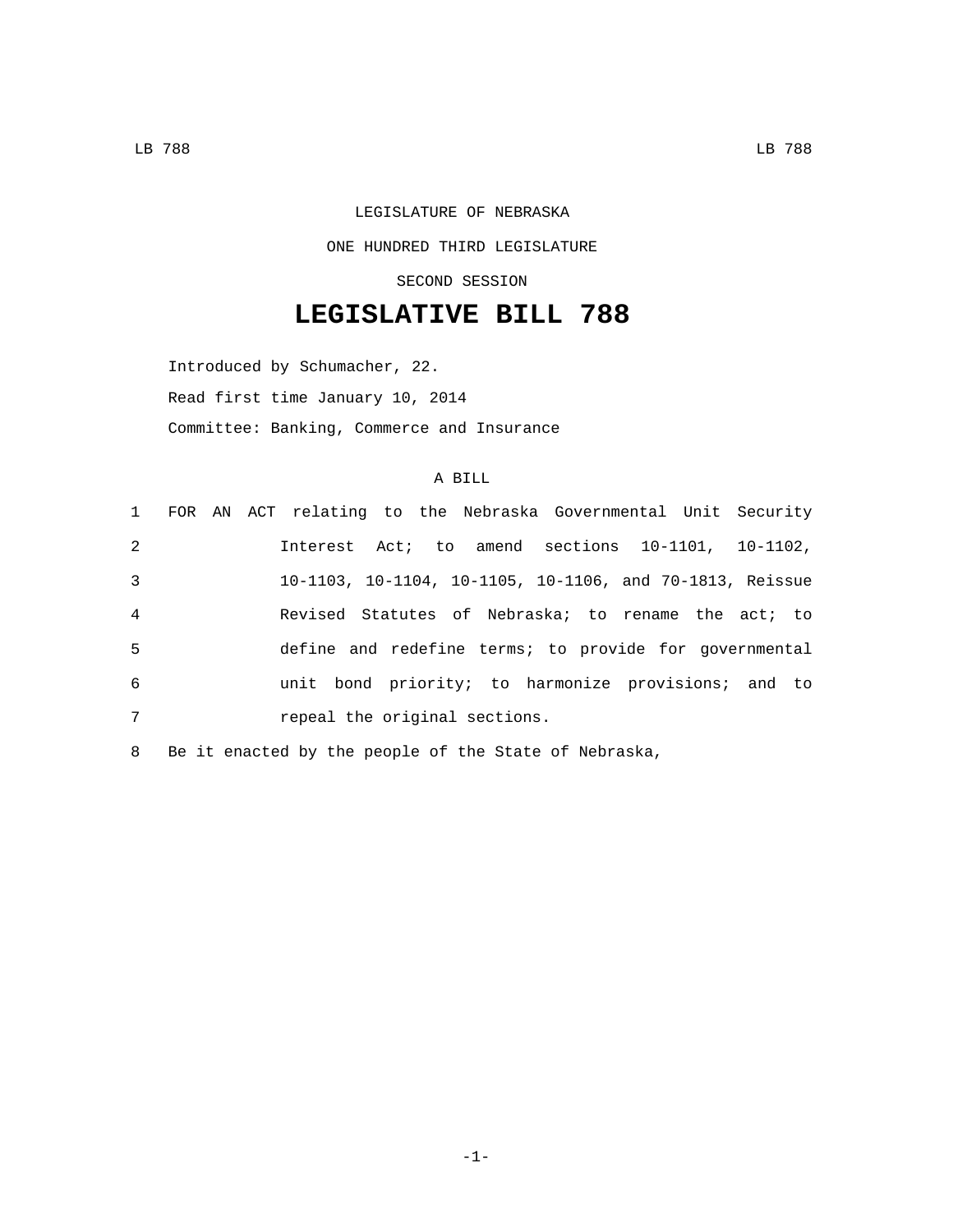1 Section 1. Section 10-1101, Reissue Revised Statutes of 2 Nebraska, is amended to read: 3 10-1101 Sections 10-1101 to 10-1106 shall be known and 4 may be cited as the Nebraska Governmental Unit Security Interest and 5 Pledge Act. 6 Sec. 2. Section 10-1102, Reissue Revised Statutes of 7 Nebraska, is amended to read: 8 10-1102 The Except as otherwise provided in the Nebraska 9 Governmental Unit Security Interest and Pledge Act, the creation of 10 security interests and pledges by governmental units is controlled by 11 other provisions of law. The Nebraska Governmental Unit Security 12 <del>Interest Act act g</del>overns the perfection, priority, and enforcement of 13 all security interests created by governmental units. 14 Sec. 3. Section 10-1103, Reissue Revised Statutes of 15 Nebraska, is amended to read: 16 10-1103 For purposes of the Nebraska Governmental Unit 17 Security Interest and Pledge Act: 18 (1) Ad valorem taxes means all ad valorem taxes levied by 19 governmental units on property; 20  $\left(4\right)$   $\left(2\right)$  Authorizing statute means any statute which 21 authorizes the issuance of bonds; 22  $(2)$   $(3)$  Bond means any bond, including any general 23 obligation bonds, note, warrant, loan agreement, lease, lease-24 purchase agreement, pledge agreement, or other evidence of 25 indebtedness for which a security interest is granted or a pledge

-2-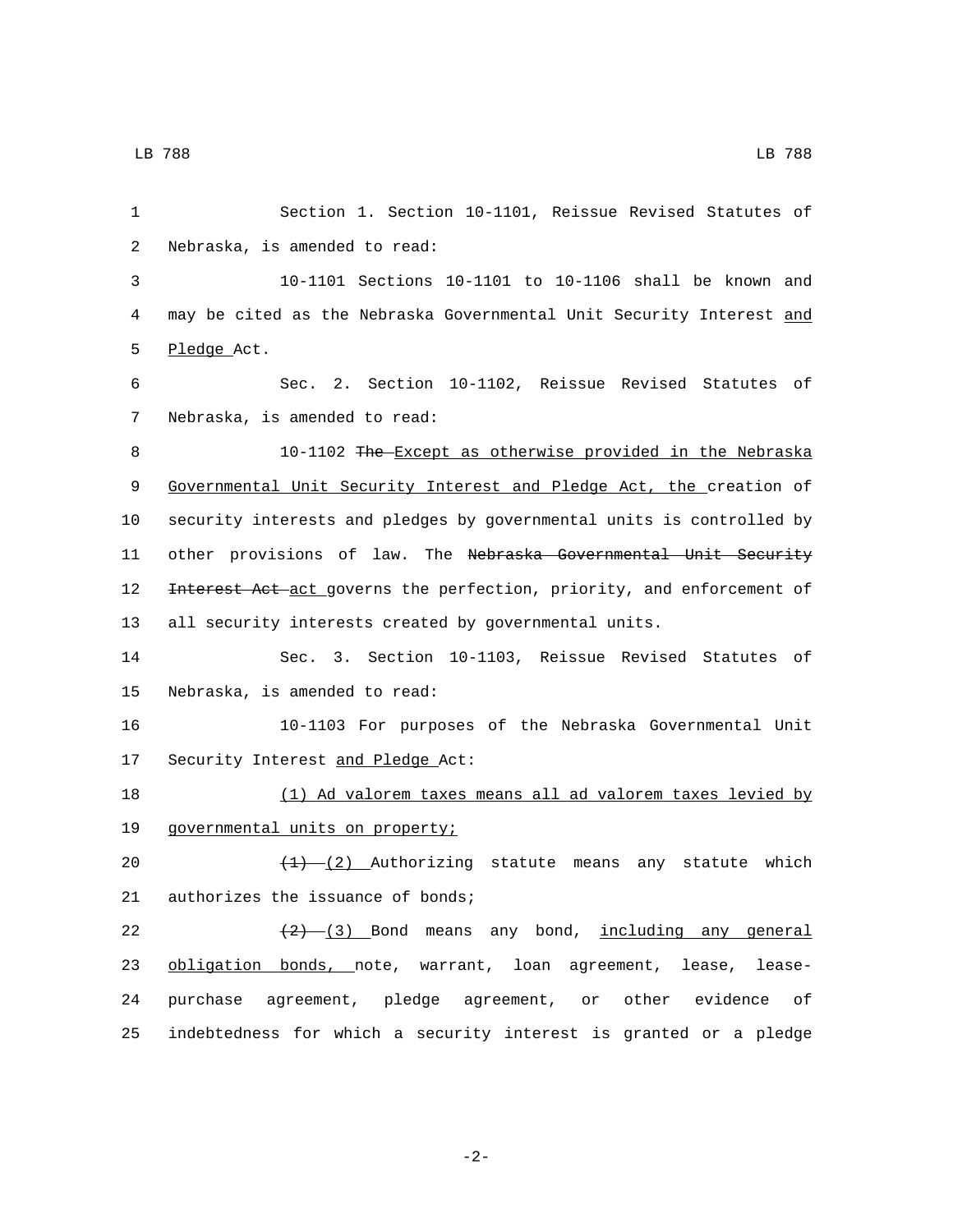1 made upon revenue or other property, including any <del>limited tax</del> bond- pledged revenue sources, whether limited or not, to provide for 3 payment or security of any bond; (4) Bond-pledged revenue sources means all ad valorem taxes, local option sales and use taxes, special assessments, system revenue, collateral assets, and other revenue sources of a governmental unit pledged under the terms of the act or any authorizing statute to provide for or secure the payment of any bonds and all accounts and rights to receive the bond-pledged revenue sources in the general fund revenue or any other fund revenue and of 11 any such revenue as and when received; (5) Collateral asset means any lease, loan agreement, note, mortgage, or other agreement made by any person which is not a 14 governmental unit; (6) General obligation bond means any bond for which the full faith and credit and unlimited taxing power of a governmental 17 unit represent the source of payment under an authorizing statute or 18 its related authorizing measure;  $(3)-(7)$  Governmental unit means the State of Nebraska, 20 any independent agency of the State of Nebraska, any county, school district, city, village, public power district, sanitary and improvement district, educational service unit, community college area, natural resources district, airport authority, fire protection district, hospital authority, joint entity created under the Interlocal Cooperation Act, joint public agency, instrumentality, or

-3-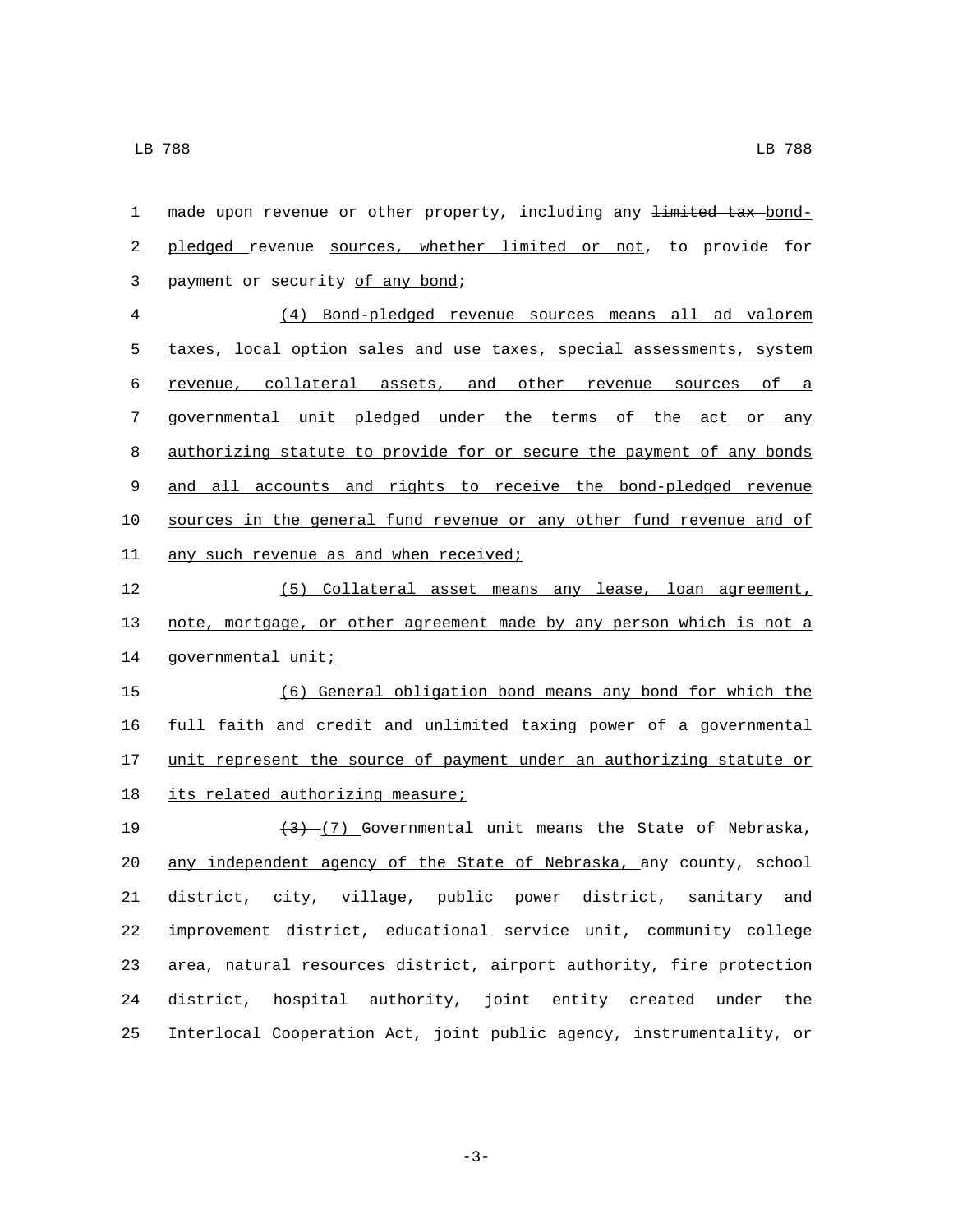any other district, authority, or political subdivision of the State of Nebraska and governmental units as defined in subdivision (a)(45) of section 9-102, Uniform Commercial Code;3 (8) Limited tax bond means any bond whose source for payment is limited by an authorizing statute or its related 6 authorizing measure; (9) Local option sales and use taxes means all sales and use taxes levied by governmental units in accordance with the Local 9 Option Revenue Act;  $(4)$   $(10)$  Measure means any ordinance, resolution, or other enactment authorizing the issuance of bonds or authorizing an indenture with respect to bonds pursuant to an authorizing statute; and (11) Other revenue sources means all other taxes, 15 including occupation taxes, fees, assessments, charges, receipts, and other monies, made the source of payment for any bonds by an authorizing statute or measure related to any bond, including unrestricted fund balances or sinking funds created for the redemption of bonds, derived from any source, to the extent that such monies are deposited or required to be deposited to the general fund 21 or any other fund of the governmental unit;  $\sqrt{(5)-(12)}$  Owner means any holder, registered owner, or 23 beneficial owner of a bond $\frac{i}{r}$ . (13) Pledge means a lien on, and the grant of a security

interest in, any bond-pledged revenue source or sources as received

-4-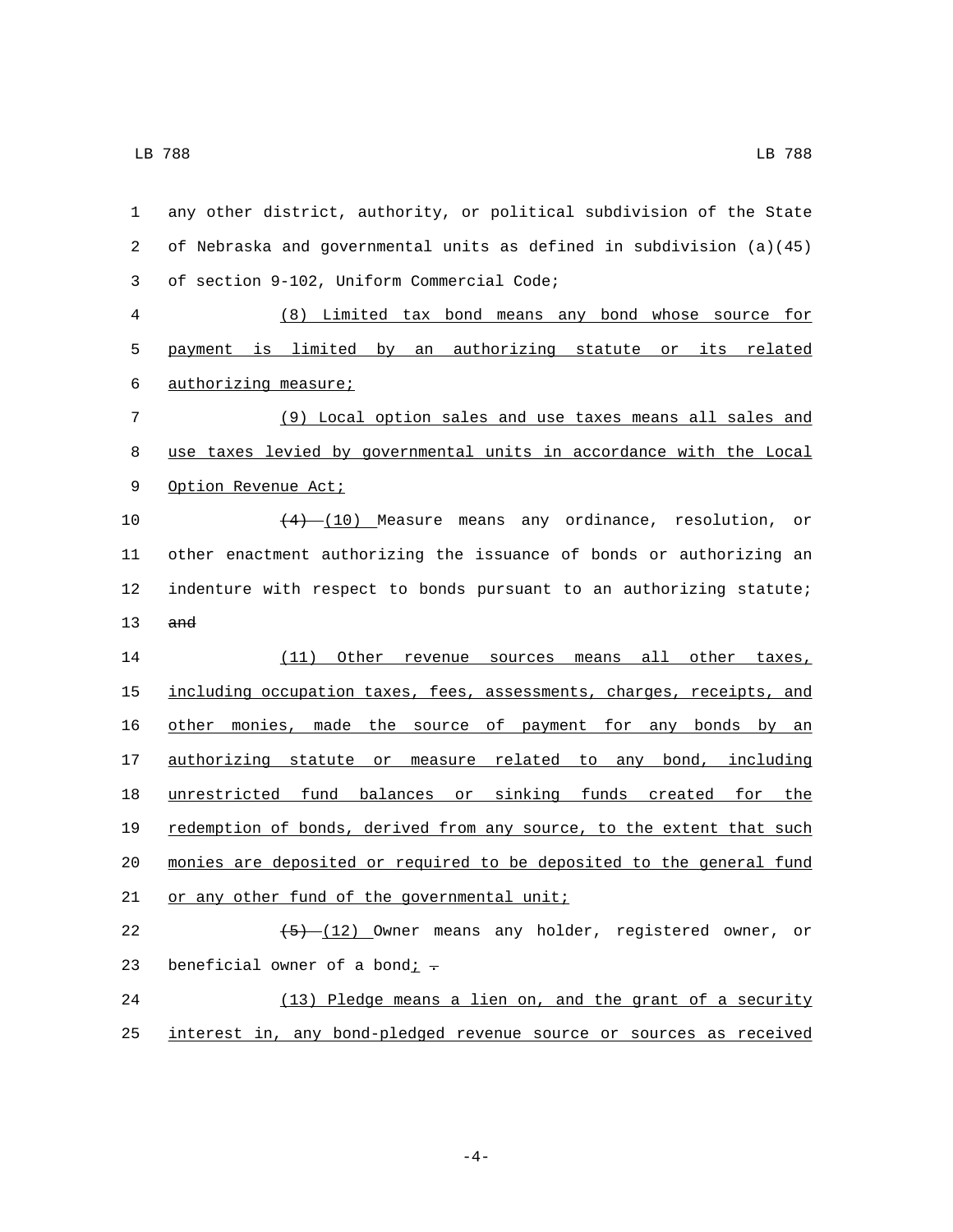| 1  | and held or to be received by a governmental unit. Any such source or |
|----|-----------------------------------------------------------------------|
| 2  | sources are declared to constitute sources levied or otherwise        |
| 3  | devoted to finance one or more projects or systems as determined by   |
| 4  | each governmental unit and are not available for the financing of the |
| 5  | general purposes of the governmental unit;                            |
| 6  | (14) Special assessments means all assessments levied                 |
| 7  | upon properties benefited by local improvements by any governmental   |
| 8  | unit on property; and                                                 |
| 9  | (15) System revenue means revenue or receipts derived                 |
| 10 | from the ownership and operation or disposition of projects or        |
| 11 | systems of a governmental unit that are primarily used or intended to |
| 12 | be used primarily to provide public utility services, public          |
| 13 | transportation services, or other public services.                    |
| 14 | Sec. 4. Section 10-1104, Reissue Revised Statutes of                  |
| 15 | Nebraska, is amended to read:                                         |
| 16 | 10-1104 (1) Any security interest created<br>by<br>a a                |
| 17 | governmental unit in one or more bond-pledged revenue sources         |
| 18 | pursuant to an authorizing statute is perfected by the adoption of    |
| 19 | the measure or measures from the date on which the measure takes      |
| 20 | effect without the need for any physical delivery, filing,<br>or      |
|    | 21 recording in any office.                                           |
| 22 | (2)(a) Notwithstanding any other provision of law, the                |
| 23 | pledge of any bond-pledged revenue source by a governmental unit to   |
| 24 | the payment of the principal, premium, and interest on bonds is valid |
| 25 | and binding and deemed continuously perfected from the time the bonds |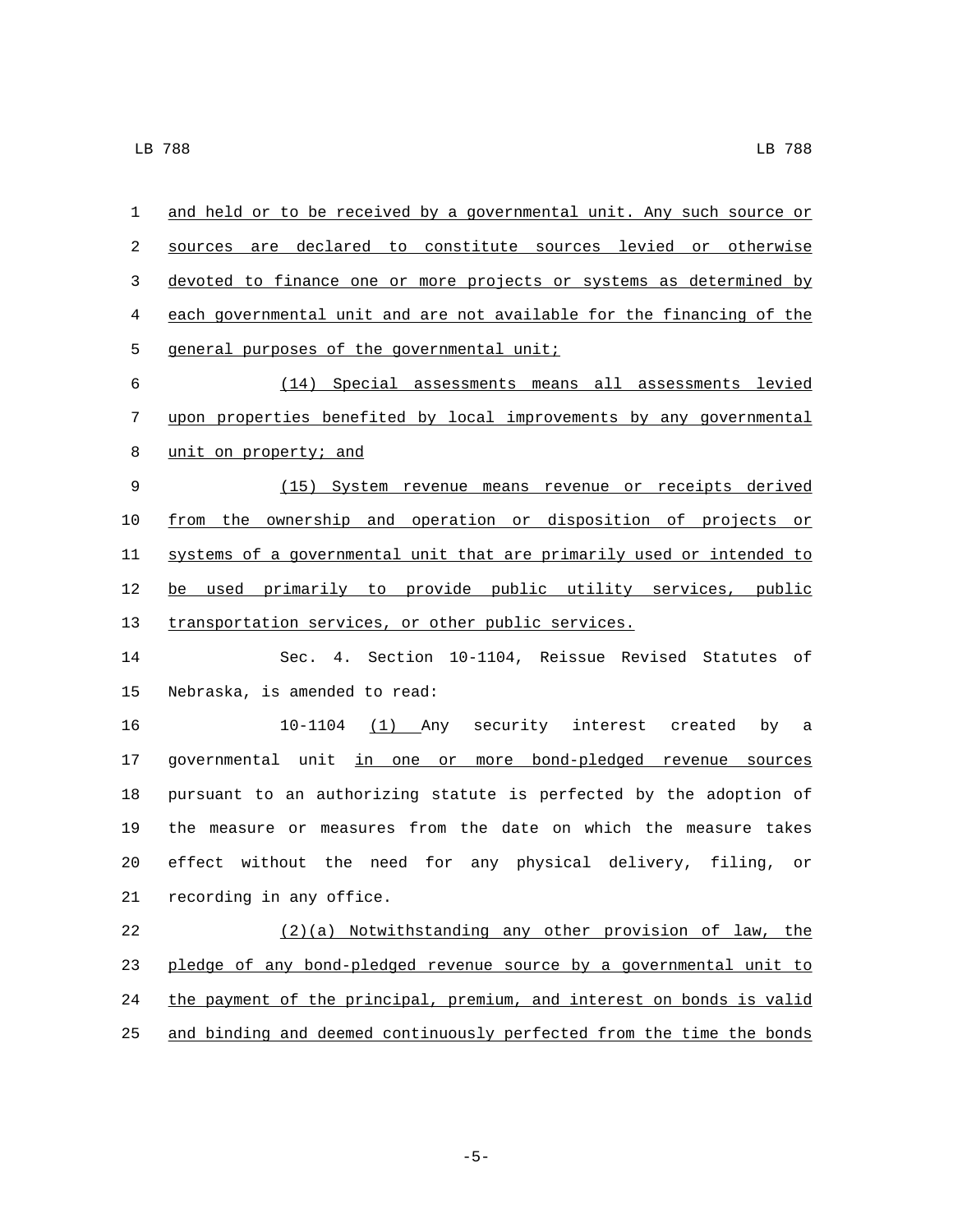| 1     | or notes or other financing obligations are issued.                   |
|-------|-----------------------------------------------------------------------|
| 2     | (b) No filing need be made under the Uniform Commercial               |
| 3     | Code or otherwise to perfect the lien on any bond-pledged revenue     |
| 4     | source in favor of any bonds.                                         |
| 5     | (c) Unless otherwise specifically provided in a measure               |
| 6     | authorizing general obligation bonds or limited tax bonds or the      |
| 7     | authorizing statutes, all such bonds shall be of equal priority as to |
| 8     | pledge and lien upon the related bond-pledged revenue sources,        |
| $\,9$ | specifically including related ad valorem taxes.                      |
| 10    | (d) Nothing in the Nebraska Governmental Unit Security                |
| 11    | Interest and Pledge Act shall change the respective payment           |
| 12    | priorities of bonds, including general obligation bonds, construction |
| 13    | fund warrants, and other warrants of sanitary and improvement         |
| 14    | districts, as provided for in sections 31-727 to 31-793, and other    |
| 15    | measures related to such bonds.                                       |
| 16    | (e) Nothing in the Nebraska Governmental Unit and Pledge              |
| 17    | Act shall alter the pledging of or security interest in special       |
| 18    | assessments provided for any bond under the terms of any authorizing  |
| 19    | statute.                                                              |
| 20    | Sec. 5. Section 10-1105, Reissue Revised Statutes of                  |
| 21    | Nebraska, is amended to read:                                         |
| 22    | 10-1105<br>$The (1)$ Except as otherwise provided in                  |
| 23    | subsection (2) of this section with respect to general obligation     |
| 24    | bonds and limited tax bonds, the priority of any security interest    |
| 25    | created by a governmental unit shall be governed by the contractual   |

-6-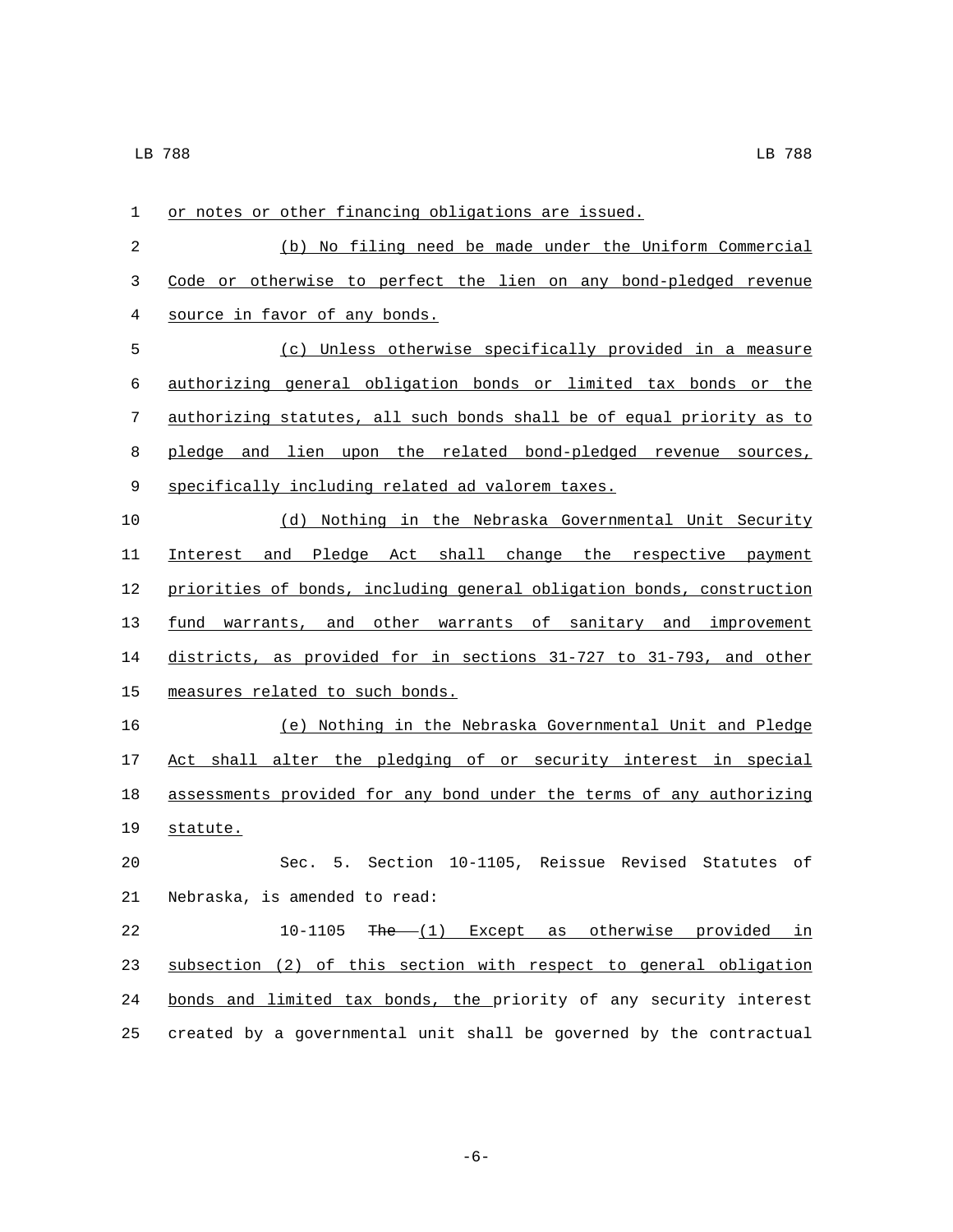terms set forth in such bonds and the measure or measures, including the terms of any indenture or any other agreement approved by the measure or measures, adopted by the governmental unit. No security interest having priority over an existing security interest may be created in violation of the terms of an existing measure governing outstanding bonds. The pledge and security interest in favor of any bonds, other than general obligation bonds and limited tax bonds (a) shall not require any security agreement apart from the related authorizing measure or measures, (b) are subject to the lien of the pledge without delivery, and (c) in appropriate cases as determined by the related measure, may be without segregation. The lien on such bond-pledged revenue sources is valid, binding, and prior against all parties having claims of contract or tort or otherwise against the 14 governmental unit, whether or not the parties have notice thereof. (2)(a) The pledge of ad valorem taxes and any other bond- pledged revenue sources with respect to general obligation bonds and limited tax bonds, including, but not limited to, any such taxes or sources, which may be considered general fund revenue sources for any other provision of law, is subject to the lien of the pledge without

 delivery or segregation, and the lien on ad valorem taxes and other such bond-pledged revenue sources is valid, binding, and prior against all parties having claims of contract or tort or otherwise against the governmental unit, whether or not the parties have notice 24 thereof.

(b) All pledges made by any governmental unit with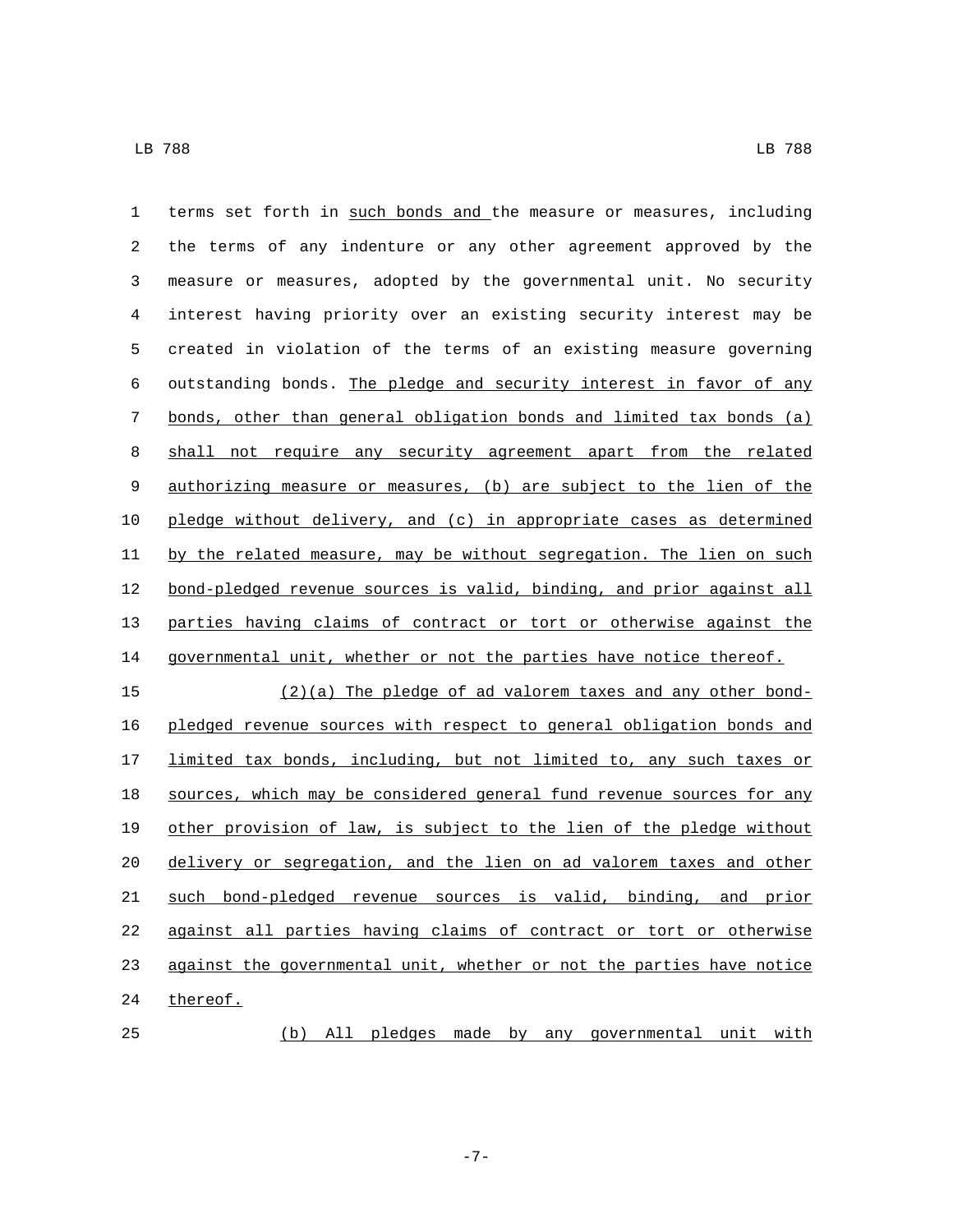| 1  | respect to general obligation bonds and any limited tax bonds shall   |
|----|-----------------------------------------------------------------------|
| 2  | be a statutory lien effective by operation of law and shall apply to  |
| 3  | all bonds of governmental units heretofore or hereafter issued and    |
| 4  | shall not require a security agreement to be effective.               |
| 5  | (c) Any and all agreements made in any bonds or in any                |
| 6  | measure authorizing bonds which have been previously issued and       |
| 7  | remain outstanding are confirmed.                                     |
| 8  | (d) Any bond previously issued which, by its terms, or                |
| 9  | under the terms of the authorizing measure for which there has been   |
| 10 | pledged the full faith and credit or the unlimited taxing power of    |
| 11 | the governmental unit, is hereby granted a first lien on ad valorem   |
| 12 | taxes, levied and to be levied, securing payments of principal,       |
| 13 | interest, and premium, if any.                                        |
| 14 | (e) Any limited tax bond previously issued which, by its              |
| 15 | terms, or under the terms of the authorizing measure, for which there |
| 16 | has been pledged the limited taxing power of the governmental unit is |
| 17 | hereby granted a first lien on the limited ad valorem taxes, limited  |
| 18 | local option sales and use taxes, special assessments, or other       |
| 19 | limited revenue sources, levied and to be levied, securing payments   |
| 20 | of principal, interest, and premium, if any.                          |
| 21 | (f) Any general obligation bonds previously issued or                 |
| 22 | issued on or after the effective date of this act shall be equally    |
| 23 | and ratably secured by ad valorem taxes levied and to be levied from  |
| 24 | year to year by the governmental unit.                                |
| 25 | (g) Any bonds for which limited ad valorem taxes, limited             |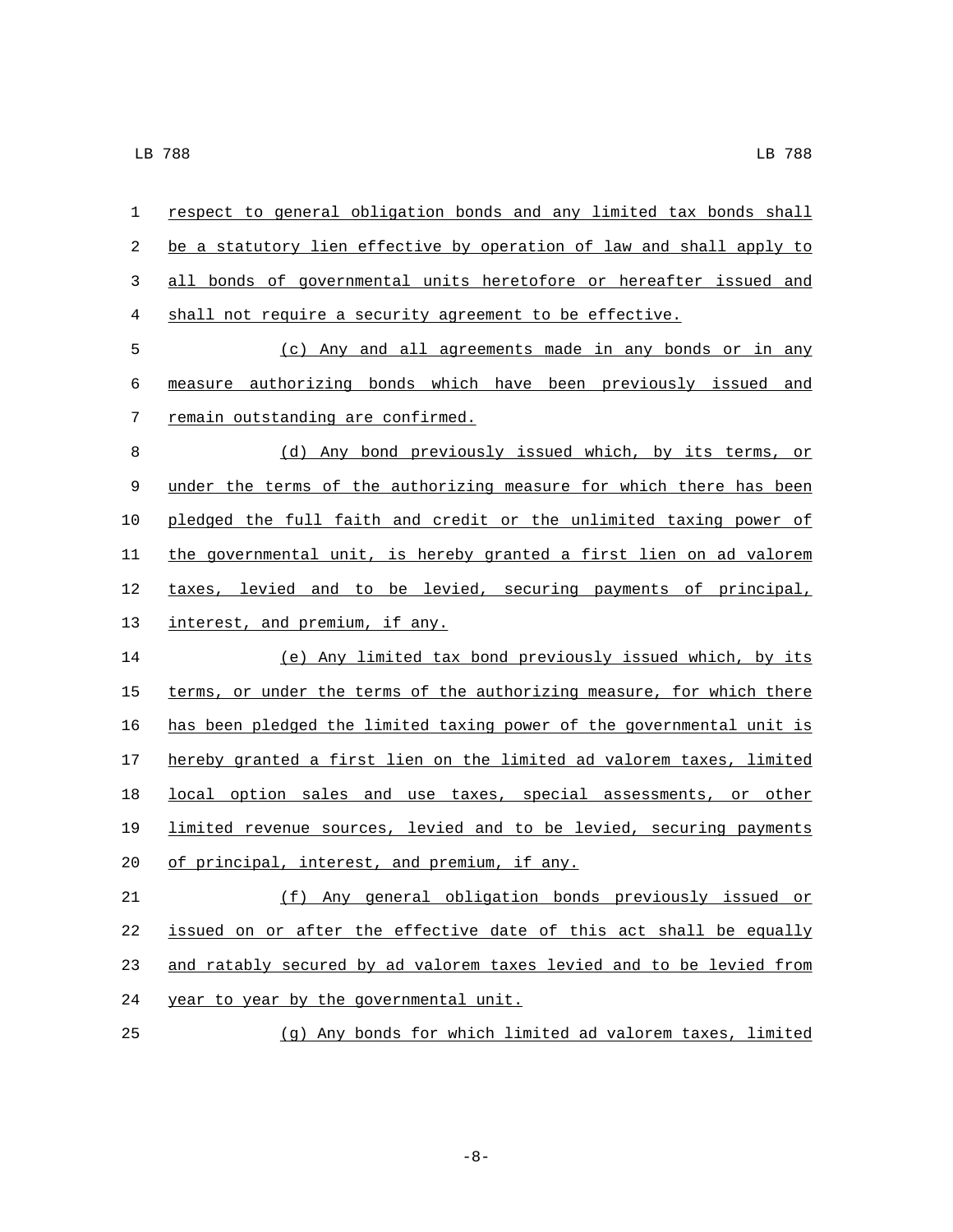| $\mathbf 1$ | local option sales and use taxes, special assessments, or other       |
|-------------|-----------------------------------------------------------------------|
| 2           | limited revenue sources represent the source of payment under the     |
| 3           | related authorizing measure or authorizing statutes is hereby granted |
| 4           | a first lien on such limited ad valorem taxes or local option sales   |
| 5           | and use taxes, special assessments, or limited other revenue sources, |
| 6           | levied and to be levied, securing payments of principal, interest,    |
| 7           | and premium, if any. Unless otherwise provided in the related         |
| 8           | authorizing measure, any such bonds previously issued or issued on or |
| 9           | after the effective date of this act shall be equally and ratably     |
| 10          | secured by such limited ad valorem taxes, limited local option sales  |
| 11          | and use taxes, special assessments, or limited other revenue sources  |
| 12          | levied and to be levied from year to year by the governmental unit.   |
| 13          | (h) Pledges and liens in favor of bonds issued pursuant               |
| 14          | to the Community Development Law shall be governed by the terms of    |
| 15          | the Community Development Law.                                        |
| 16          | Sec. 6. Section 10-1106, Reissue Revised Statutes of                  |
| 17          | Nebraska, is amended to read:                                         |
| 18          | 10-1106 The terms of any applicable authorizing statute               |
| 19          | shall govern the enforcement of any security interest to the extent   |
| 20          | that the authorizing statute contains express provisions relating to  |
| 21          | enforcement or authorizes a governmental unit to contract with        |
| 22          | respect to enforcement. In the absence of any such express provisions |
| 23          | in an authorizing statute, the following provisions apply:            |
| 24          | (1) Any measure may include provisions determining what               |
| 25          | events constitute events of default. In the absence of any express    |

-9-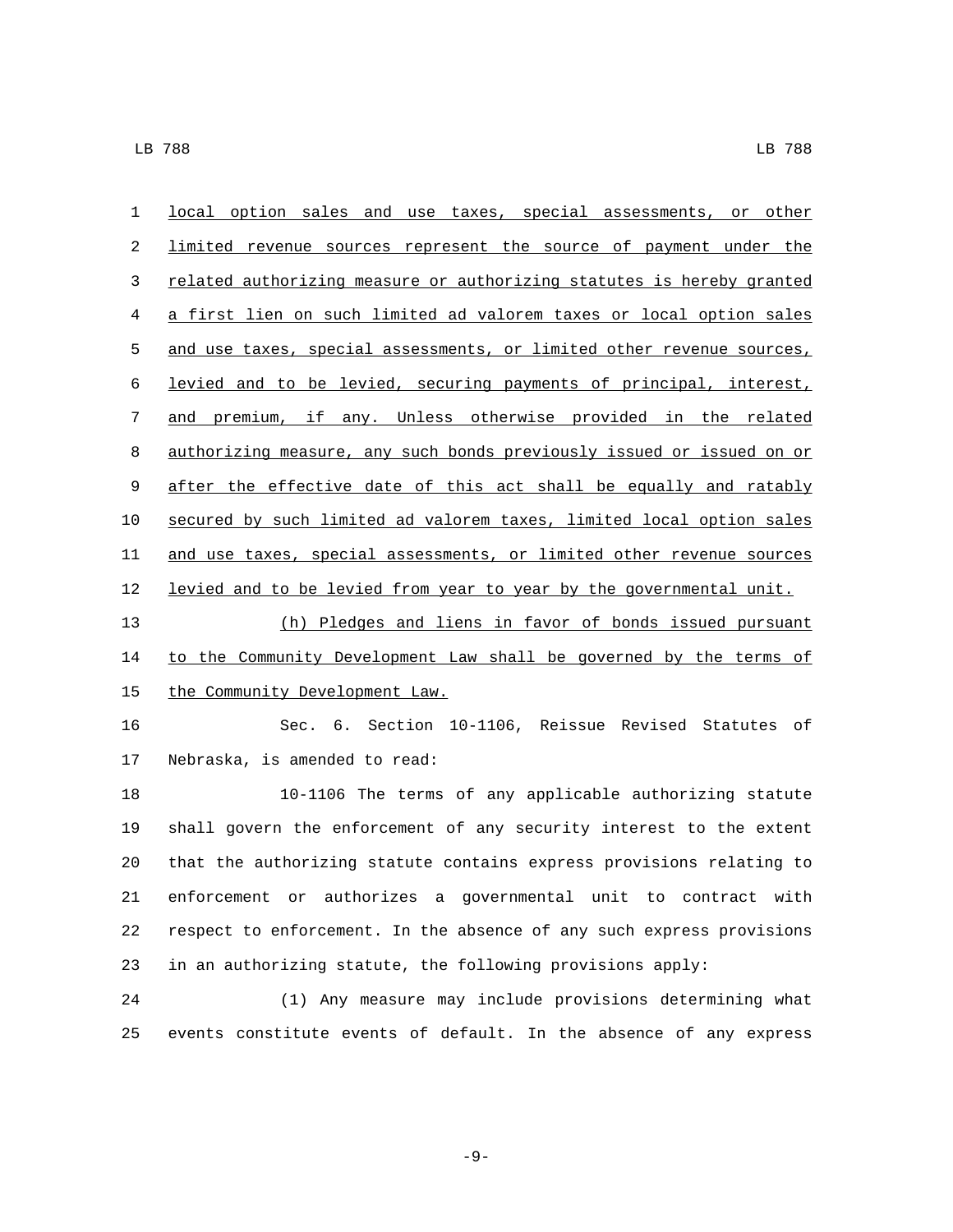LB 788 LB 788

 provision relating to default in any measure, the governmental unit is in default so long as any default in payment with respect to principal, interest, or premium on a bond has occurred and remains 4 uncured;

 (2) Any trustee designated in or under the terms of a measure shall have the right, if a default has occurred, to have a receiver appointed for the collection of any revenue or property in which a security interest is granted, and if the revenue is from any revenue-producing undertaking, any such receiver may also be appointed to operate and manage such revenue-producing undertaking for the benefit of the owners of the bonds in accordance with the terms of the measure or measures authorizing their issuance;

 (3) If there is no trustee designated in or under the terms of a measure, any owner of a bond shall have the right, if a default has occurred, to have a receiver appointed for the collection of any revenue or property in which a security interest is granted and, if the revenue is from any revenue-producing undertaking, any such receiver may also be appointed to operate and manage such revenue-producing undertaking for the benefit of the owners of the bonds in accordance with the terms of the measure or measures 21 authorizing their issuance;

 (4) Any trustee designated in or under the terms of any measure or any owner of a bond, if there is no trustee designated, shall have the right to bring proceedings against the governing body of the governmental unit to order the imposing of rates or charges

-10-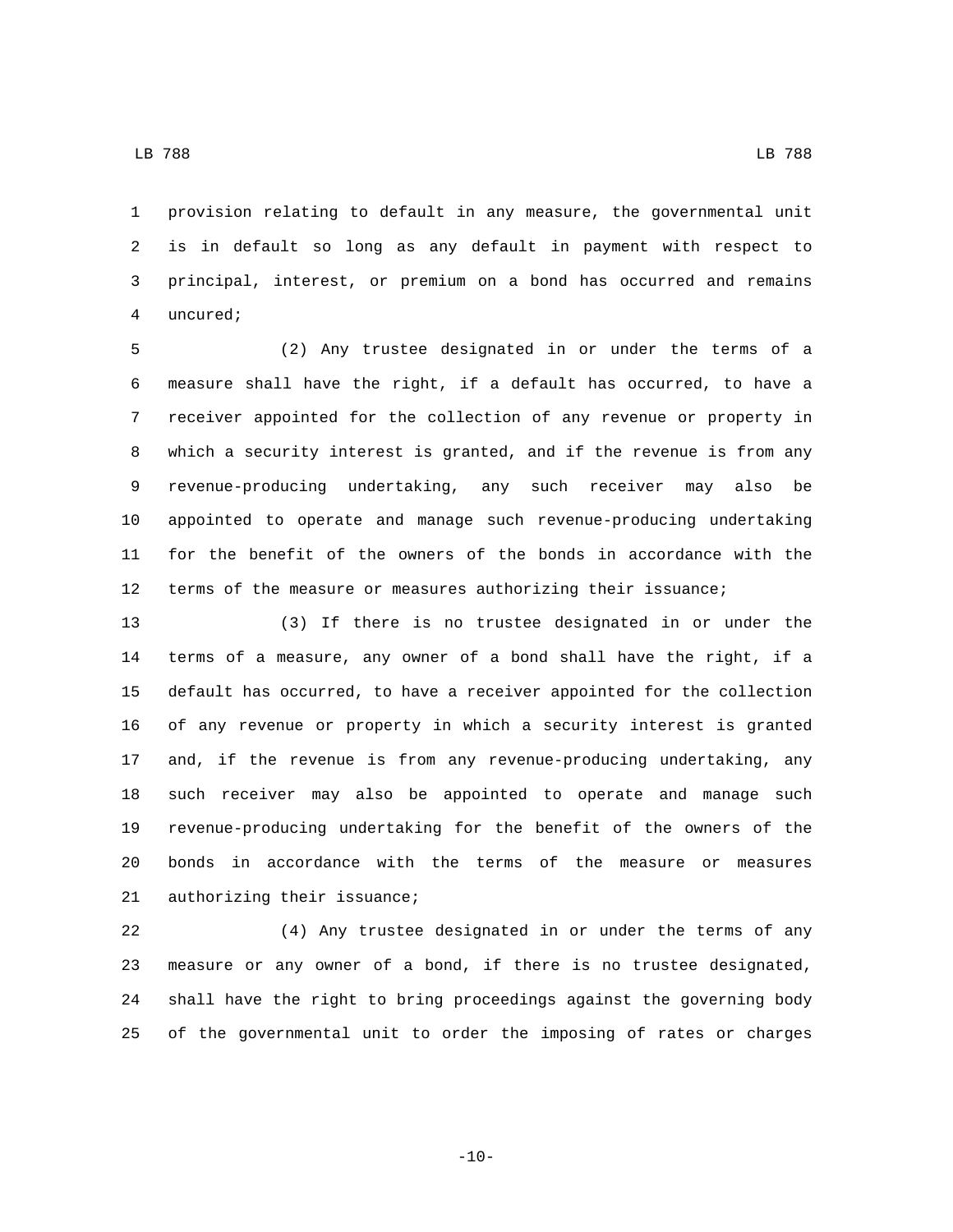with respect to any revenue-producing undertaking or taxes sufficient to provide for payment of principal, interest, and premium on a bond 3 or bonds as the same fall due; and

 (5) Any trustee designated in or under the terms of any measure or any owner of a bond shall have the right to exercise any 6 other remedy provided by law.

 Sec. 7. Section 70-1813, Reissue Revised Statutes of 8 Nebraska, is amended to read:

 70-1813 (1) A public entity has the authority to issue mandated project bonds, including refunding bonds, in one or more series. Mandated project charges to which the public entity may at any time be entitled shall be pledged, without any necessity for specific authorization of the pledge by the public entity, to the mandated project bonds. Each such series of mandated project bonds shall be secured by and payable from a first lien on mandated project charges pledged for such purpose. Any separate consensual lien or security interest shall be created in accordance with and governed by the Nebraska Governmental Unit Security Interest and Pledge Act. The proceeds of such bonds shall be applied exclusively to payment of mandated project costs and financing costs and, in the case of proceeds of refunding bonds, the retirement or defeasance of mandated 22 project bonds.

 (2) The public entity and any successor or assignee of the public entity shall be obligated to impose and collect the mandated project charges in amounts sufficient to pay debt service on

-11-